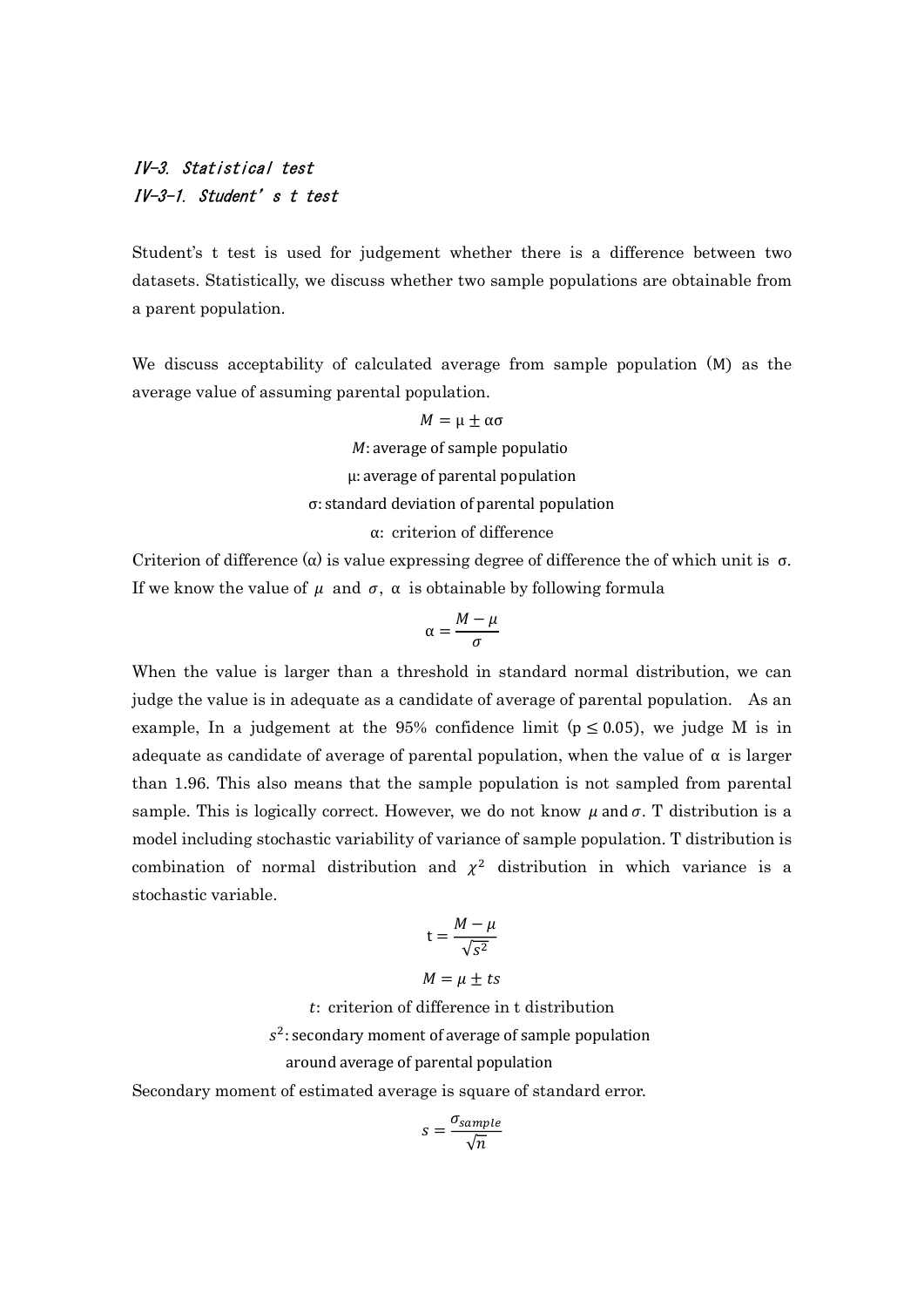Average of parental population is unknown, though in this discussion  $\mu = 0$ , because our null hypothesis is "no difference". The average of parental population should be 0. We can express average of ample population by following formula.

$$
t = \frac{\mu - M}{\frac{\sigma_{sample}}{\sqrt{n}}}
$$

when  $\mu = 0$ ,

$$
t = \frac{M}{\frac{\sigma_{sample}}{\sqrt{n}}}
$$

This is the model of t test. Actually, we have to consider how to calculate  $s$  and  $n$ depending on the type of dataset.

We can consider following two types. One is paired dataset. Most simple example is comparison of growth of two species of grass planted in same pots. This called paired t test. The other is comparison of two species of grass planted in different pots. Generally, this is called t test.

#### Paired t test

In this test each data has its pair data as follow

$$
A_1 \leftrightarrow B_1
$$
  
\n
$$
A_2 \leftrightarrow B_2
$$
  
\n
$$
\vdots
$$
  
\n
$$
A_i \leftrightarrow B_i
$$
  
\n
$$
\vdots
$$
  
\n
$$
A_n \leftrightarrow B_n
$$

We can make new dataset  $(C_i)$  from this dataset deducting  $B_i$  from  $A_i$ 

$$
C_i = A_i - B_i
$$

We can obtain mean of  $C_i$ 

$$
M_c = \frac{1}{n} \sum_{i=1}^{n} C_i
$$

Observed value of t is as follow

$$
t = \frac{M_c}{\frac{\sigma_c}{\sqrt{n}}}
$$

Formula 42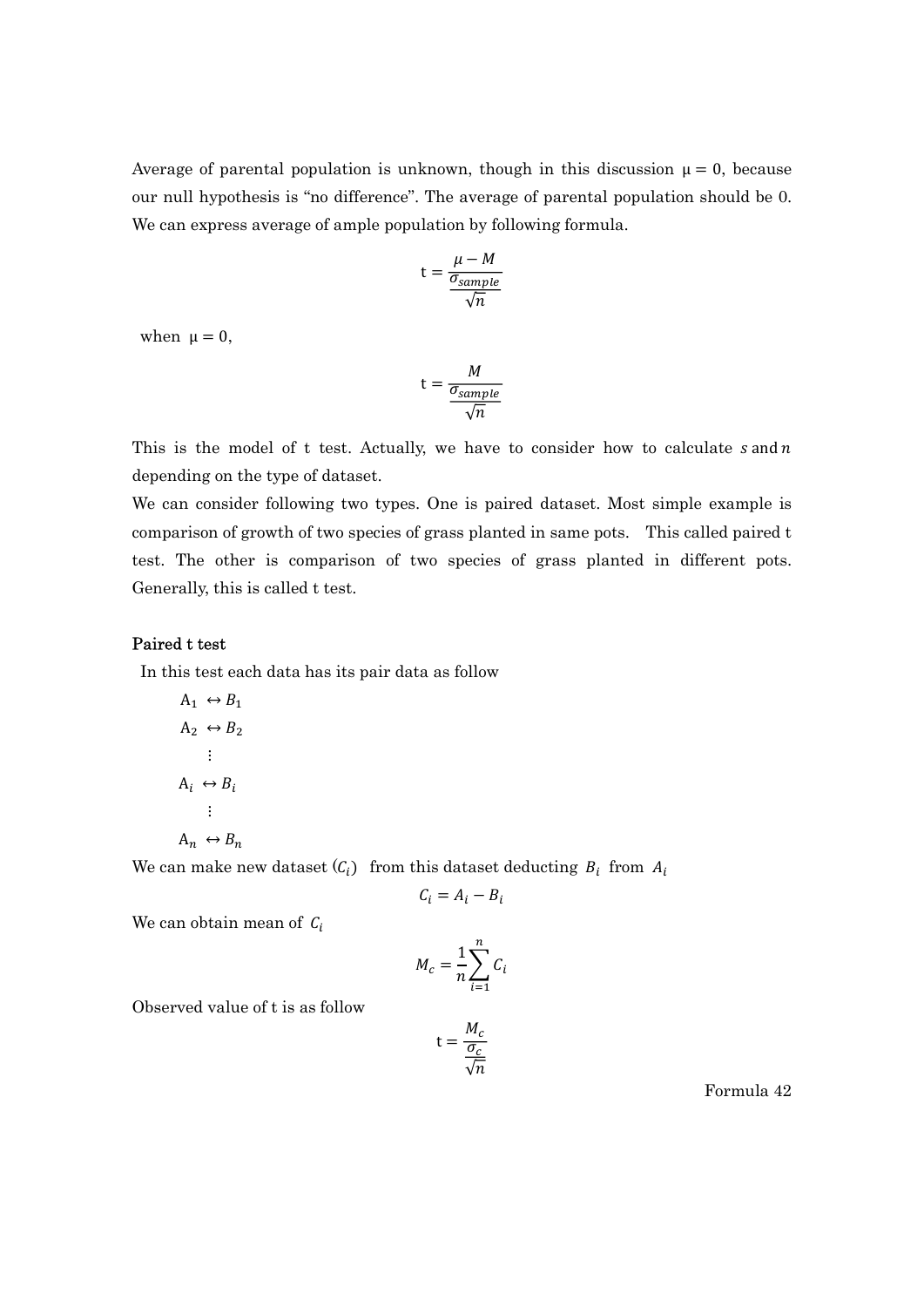#### Example

| $\mathbf{i}$           | $\boldsymbol{\rm{A}}$ | $\, {\bf B}$ | $\mathbf C$    |
|------------------------|-----------------------|--------------|----------------|
| $\mathbf{1}$           | $\boldsymbol{3}$      | $\mathbf 1$  | $\sqrt{2}$     |
| $\sqrt{2}$             | 5                     | $\bf 4$      | $\mathbf{1}$   |
| $\overline{3}$         | 7                     | 6            | $\mathbf 1$    |
| $\overline{4}$         | $\rm 3$               | $\mathbf 1$  | $\sqrt{2}$     |
| $\overline{5}$         | 9                     | 7            | $\sqrt{2}$     |
| n                      |                       |              | $\overline{5}$ |
| $\mathrm{d}\mathbf{f}$ |                       |              | $\overline{4}$ |
| sum                    |                       |              | 8              |
| average                |                       |              | 1.6            |
| <b>SS</b>              |                       |              | $1.2\,$        |
| $\sigma^2$             |                       |              | 0.3            |

$$
M_c=1.6
$$

$$
\sigma_c^2 = \frac{1.2}{4} = 0.3
$$

$$
\sigma_c = \sqrt{0.3}
$$

$$
n = 5
$$

$$
M_c = \frac{1.6}{1.6} = 6.52
$$

$$
t = \frac{M_c}{\frac{\sigma_c}{\sqrt{n}}} = \frac{1.6}{\frac{\sqrt{0.3}}{\sqrt{5}}} = 6.531973
$$

Threshold of t value at  $p \le 0.01$  df = 4 is 4.604

$$
t\geq 4.604
$$

We can conclude that the difference is significant at  $p \le 0.01$  and A is larger than B

## Unpaired t test

Unpaired t test is logically similar to paired t test, though we need to consider how we can get the standard deviation of difference between sample population A and B.

When we express the standard deviation as  $S_{A-B}$ 

$$
x = \mu \pm ts_{A-B}
$$

When we put  $x = M_A$ ,  $\mu = M_B$  in the formula

$$
|M_A - M_B| = ts_{A-B}
$$
  

$$
t = \frac{|M_A - M_B|}{\frac{\sigma_{A-B}}{\sqrt{n_{A-B}}}}
$$
  

$$
n_{A-B}: \text{number of data in } A - B
$$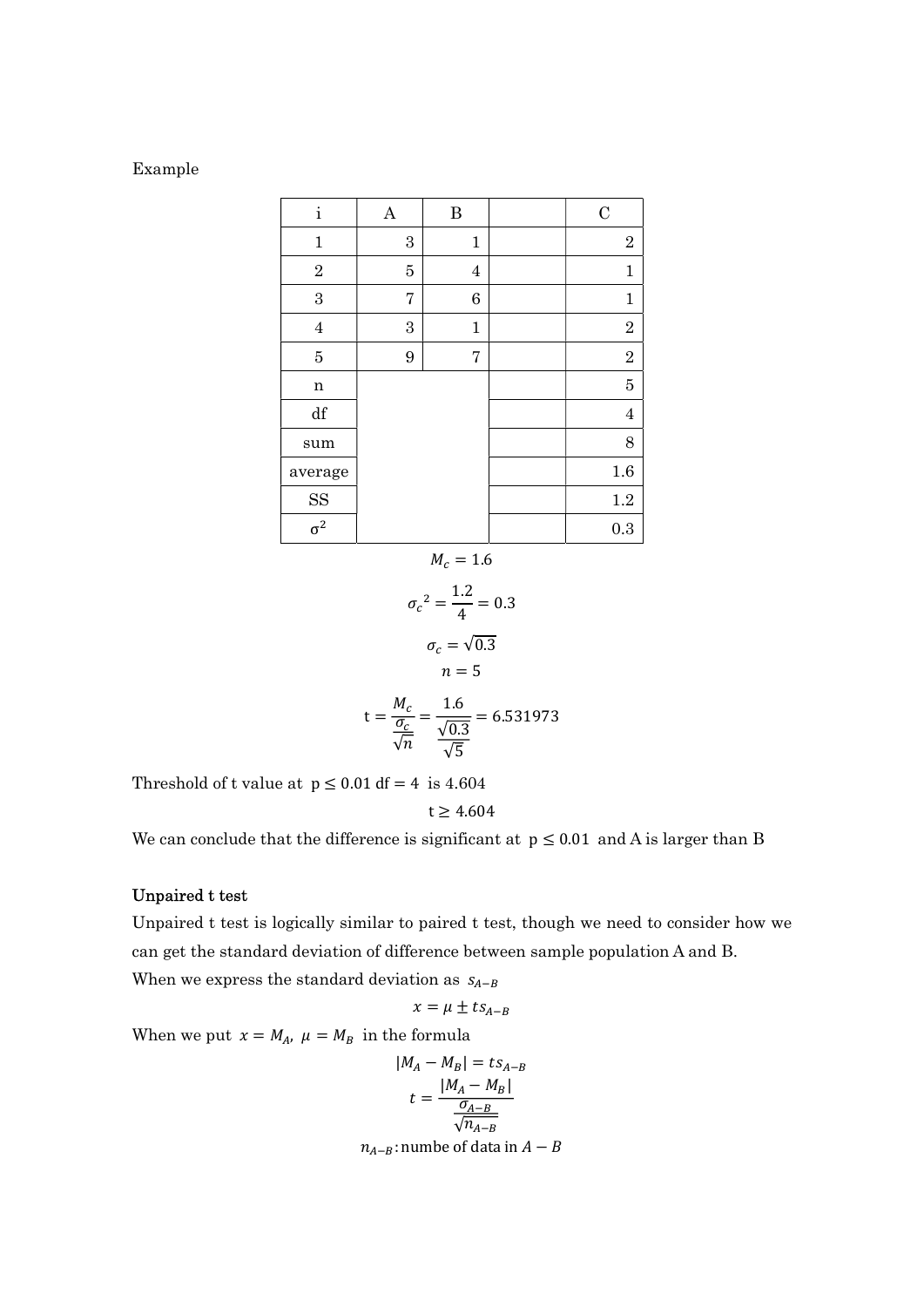#### $n_4$ : numbe of data in A

### $n_B$ : numbe of data in B

We can calculate  $M_A$  and  $M_B$  from sampled dataset, though we do not know  $\sigma_{A-B}$ and  $n_{A-B}$ .

$$
\frac{\sigma_{A-B}}{\sqrt{n_{A-B}}}=s
$$

Variance including A and B is  $\sigma_{A-B}^2$ . We have to estimate  $\sigma_{A-B}^2$  from  $\sigma_A^2$  and  $\sigma_B^2$ . Our null hypothesis is that sample datasets A and B are taken from the same parent population. So, it should be

$$
{\sigma_A}^2={\sigma_B}^2
$$

 $\sigma_{A-B}^2$  is average of  $\sigma_A^2$  and  $\sigma_B^2$ 

$$
\sigma_{A-B}{}^2 = \sigma_A{}^2 = \sigma_B{}^2
$$

Expected value of secondary moment of A around average of parent population is as follow

$$
E(M_A^2) = \frac{1}{n_A} \sigma_A^2
$$

$$
E(M_A^2) = \frac{1}{n_A} \sigma_A^2 = \frac{1}{n_A} \sigma_{A-B}^2
$$

Similarly,

$$
E(M_B^2) = \frac{1}{n_B} \sigma_B^2 = \frac{1}{n_B} \sigma_{A-B}^2
$$
  
\n
$$
s^2 = E(M_{A-B}^2) = E(M_{A+B}^2) = E(M_A^2) + E(M_B^2)
$$
  
\n
$$
s^2 = \frac{1}{n_A} \sigma_{A-B}^2 + \frac{1}{n_B} \sigma_{A-B}^2 = (\frac{1}{n_A} + \frac{1}{n_B}) \sigma_{A-B}^2
$$
  
\n
$$
s = \sigma_{A-B} \sqrt{\frac{1}{n_A} + \frac{1}{n_A}}
$$

Here,  $\frac{\sigma_{A-B}}{\sqrt{n_{A-B}}} = s$ ,

$$
\frac{\sigma_{A-B}}{\sqrt{n_{A-B}}} = \sigma_{A-B} \sqrt{\frac{1}{n_A} + \frac{1}{n_B}}
$$

$$
n_{A-B} = \frac{1}{\frac{1}{n_A} + \frac{1}{n_B}} = \frac{n_A n_B}{n_A + n_B}
$$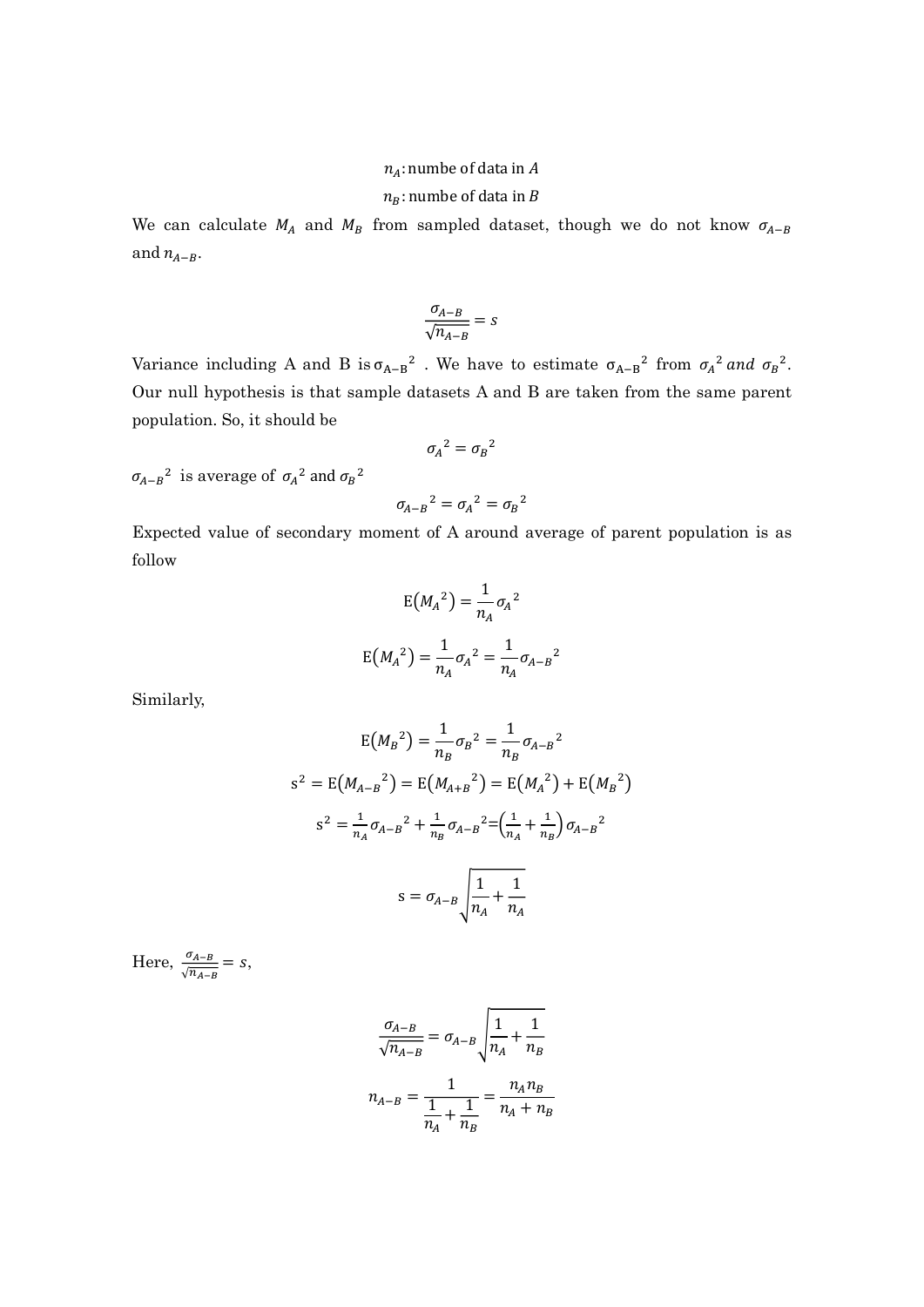$$
n_{A-B} = \frac{n_A n_B}{n_A + n_B}
$$

$$
t = \frac{M_A - M_B}{\sigma_{A-B} \sqrt{\frac{1}{n_A} + \frac{1}{n_B}}}
$$

Formula 43

As explanation in IV-2, variance of A-B is similar to that of A+B, it can be obtained as weighted mean by each degree of freedom.

$$
\sigma_{A-B}^2 = \sigma_{A+B}^2 = \frac{(n_A - 1)\sigma_A^2 + (n_B - 1)\sigma_B^2}{n_A + n_B - 2}
$$

$$
\sigma_{A-B}^2 = \sigma_{A+B}^2 = \frac{SS_A + SS_B}{n_A + n_B - 2}
$$

Example

|                       | $\boldsymbol{A}$ | B      |
|-----------------------|------------------|--------|
|                       | 1                | 1      |
|                       | 5                | 5      |
|                       | 6                | 6      |
|                       |                  | 8      |
| $\boldsymbol{n}$      | 3                | 4      |
| df                    | $\boldsymbol{2}$ | 3      |
| sum                   | 12               | 20     |
| average               | $\overline{4}$   | 5      |
| SS                    | 14               | $26\,$ |
| $\overline{\sigma^2}$ |                  | 8.6667 |

A:  $n_A = 3$ , df<sub>A</sub> = 2,  $M_A = 4$ ,  $SS_A = 14$ B :  $n_B = 4$ , df<sub>B</sub> = 3,  $M_B = 5$ ,  $SS_B = 26$ A-B:  $n_{A-B} = \frac{n_A n_B}{n_A + n_B} = \frac{3 \times 4}{3 + 4} = 1.714286$  $Df_{A-B} = df_A + df_B = 2 + 3 = 5$  $|M_A - M_B| = 5 - 4 = 1$  $SS_{A-B} = SS_A + SS_B = 14 + 26 = 40$  $\sigma_{A-B}^2 = \frac{SS_{A-B}}{df_{A-B}} = \frac{40}{5} = 8$  $\sigma_{A-R} = \sqrt{8}$